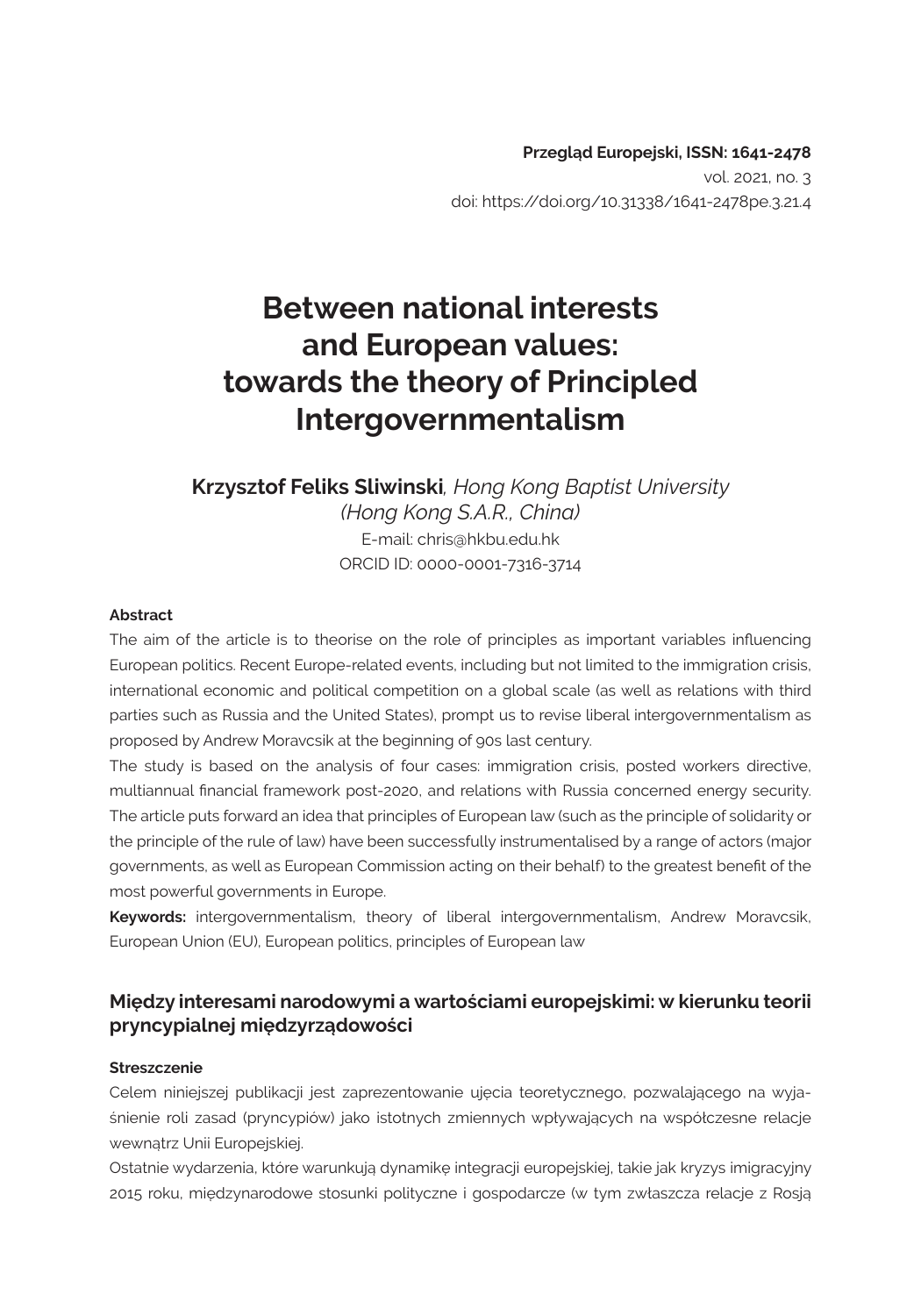i Stanami Zjednoczonymi), stanowią istotną przesłankę do krytycznego podejścia do teorii liberalizmu międzyrządowego autorstwa Andrew Moravcsik'a, zaproponowanej na początku lat 90-tych. Niniejsza analiza jest oparta na wnikliwych studiach czterech przypadków: kryzysu imigracyjnego 2015 r., Dyrektywy o Pracownikach Delegowanych, Wieloletnich Ram Finansowych UE po 2020 r. oraz relacji UE - Rosja w zakresie bezpieczeństwa energetycznego. Niniejszy artykuł prezentuje tezę, iż zasady (pryncypia) prawa UE – takie jak zasada solidarności, czy zasada rządów prawa – zostały zinstrumentalizowane przez najbardziej wpływowych aktorów (rządy państw członkowskich oraz Komisję Europejską, która często działa w ich imieniu) w celu maksymalizacji wpływu i pozycji najsilniejszych rządów europejskich.

**Słowa kluczowe:** podejście międzyrządowe, liberalizm międzyrządowy A. Moravcsika, Unia Europejska (UE), polityki europejskie, zasady europejskie

Theoretical debates in academia still revolt very much around the question of state actorness in the international system *vis-à-vis* non-state actors. In the case of the European Union, the category of a non-state actor can be quite flexible and include whole industries, transnational companies, labour organisations, trade unions, influential individuals or finally EU institutions such as the European Commission, the European Parliament, the Council of European Union, the European Council or the Court of Justice of European Union.

The general aim of this article is to attempt to explain how the European Union works today as an organisation of its own kind - *sui generis.* The author undertakes to demonstrate how the principles promoted by the European Union, serve as tools in the course of fostering practical public policy solutions, often "pushed" onto the EU Member States, and how the very same EU Member States "defend" their national interests by citing some of the very same European principles.

By analysing four different cases, this article prepares the ground for the new, more up-to-date theoretical apprehension on the functioning of the European Union as an institution. The proposed theory of Principal Intergovernmenatialsm (PI) puts forward an elaborated and much more nuanced interpretation of the Liberal Intergovernmentalism (LI) explanation of the European Union dynamics.

### **Liberal Intergovernmentalism (LI) and its critics**

In his original formulation, Moravcsik starts with a set of assumptions that are shared by the proponents of the intergovernmental "camp". First and foremost, by drawing on an earlier approach (intergovernmental institutionalism), Moravcsik stresses the need to incorporate theoretical elements of International Political Economy, such as endogenous tariff theory, negotiation analysis, and functional explanations of international regimes (Moravcsik 1993: p. 473).

Secondly, he puts three essential elements at the core of his theory: (1) rational state behaviour, (2) the liberal theory of national preference formation, and (3) intergovernmentalism analysis of interstate negotiation.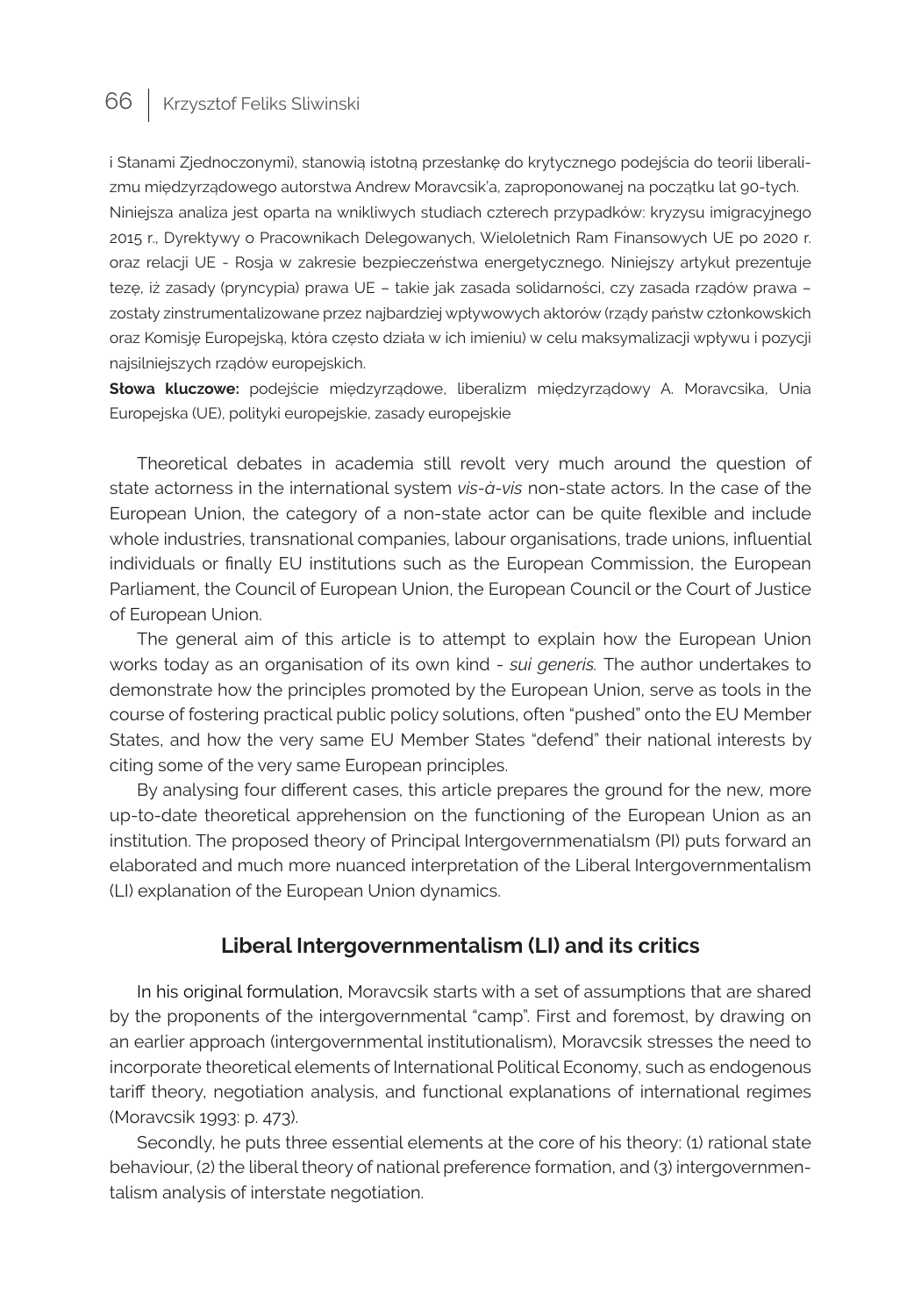Thirdly, a three-stage model is built whereby governments: firstly, define a set of interests; secondly, they bargain among themselves to realize those interests; and finally, they create institutions, which facilitate the applications of policies designed to realize those same interests (see *Figure 1*).





\* Tenets: 1. States – rational. 2. Non-state actors. 3. Three-level game. Source: Moravcsik 1993.

The first stage derives from the realist conception of state behaviour in as much as it opens the "black box" of the state. Consequently, it is understood that liberal domestic political process gives room to many actors such as pressure groups or lobbyists who compete to influence the formation of the national interest. In the second stage, the interstate bargaining takes place under the prevailing conditions of economic interdependence. According to LI, national governments have an incentive to cooperate, especially where policy coordination increases their control over domestic policy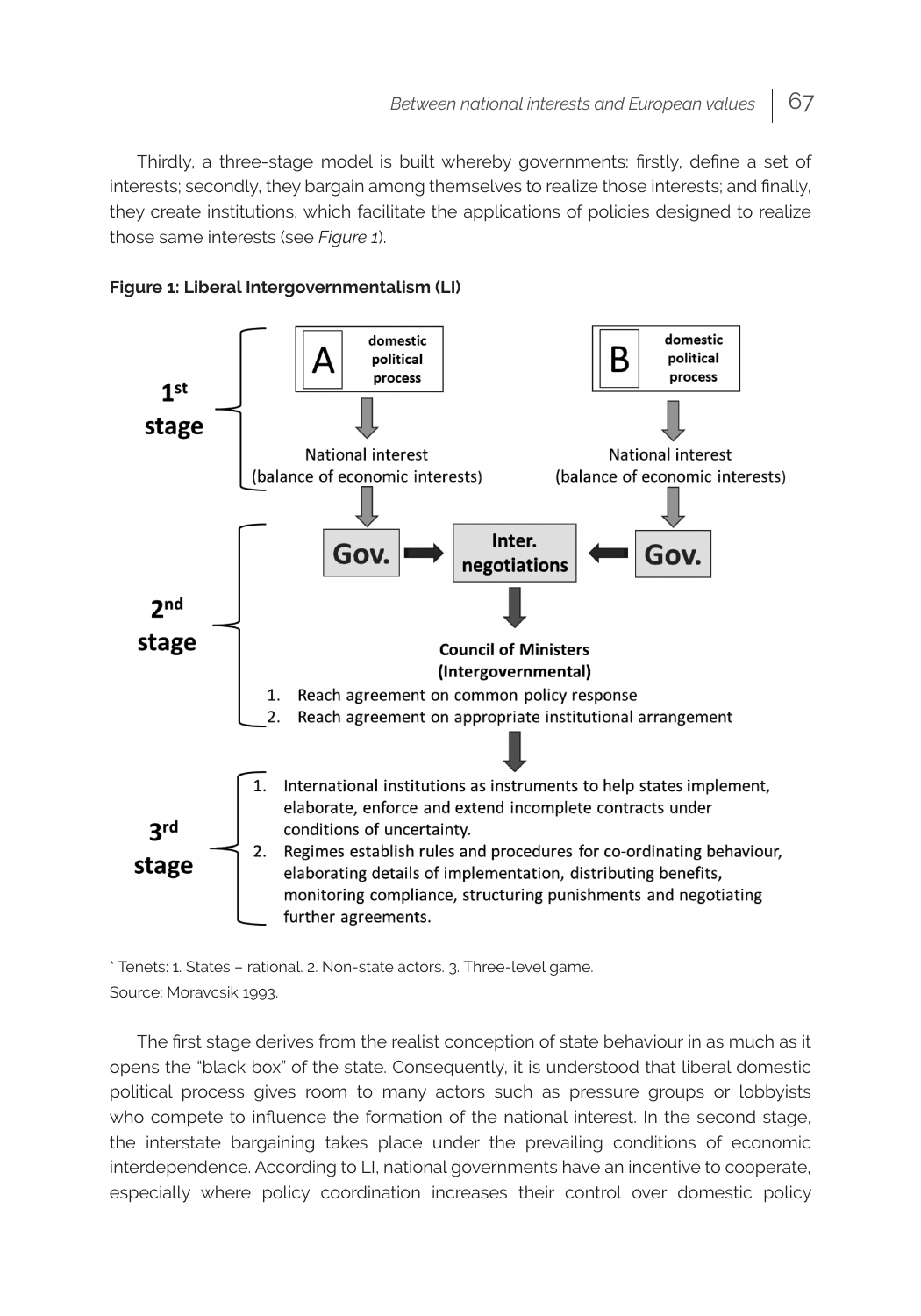outcomes and, in particular, when such corporation allows them to achieve goals that would otherwise not be attainable. This happens mostly then, when such coordination permits national governments to minimise or preferably eliminate negative international policy externalities – a situation, whereby due to the economic interdependence, particular policies of one government create costs or benefits for politically significant social groups in other countries. Alternatively, national governments may be inclined to cooperate at the intergovernmental level for such corporation increases their legitimacy in the domestic political context.

Ultimately, according to LI, the outcomes of intergovernmental negotiations are determined by the relative bargaining power of governments, as well as the functional incentives for institutionalisation created by high transaction costs and the desire to control domestic agendas.

Once states with diverse preferences strike a substantive agreement, LI theory moves to a third stage, in which governments pool and delegate the power to European institutions. Here choice relies on "regime theory", which treats international institutions as instruments to help states implement, elaborate, enforce, and extend incomplete contracts under conditions of uncertainty. Regimes establish rules and procedures for coordinating behaviour, elaborating details of implementation, distributing benefits, monitoring compliance, structuring punishments, and negotiating further agreements (Moravcsik 2018: p. 1648).

Since its first iteration, LI was criticised by numerous authors who published extensively or gave presentations at international conferences related to European politics, trying to debate or even negate the relevance of LI. It seems that one of the fundamental arguments in this regard is rooted in the very foundations of conflictual understanding of the basis of the international system in general, and European integration in particular. Intergovernmentalists claim that states represented by national governments are the most important actors in international relations due to two unique features: legal status and political legitimacy (Hoffmann 1966: p. 862). The proponents of intergovernmentalism usually include a well know list of arguments, such as:

- 1) Major events of the Union the founding treaties and the subsequent evolution utilising new treaties (for example, Maastricht, Amsterdam and Lisbon) are intergovernmental agreements of essentially confederal kind);
- 2) The roles of the Council of Ministers, as well as the European Council;
- 3) Decision-making in the European Council and much of the work of the Council of Ministers are also intergovernmental or confederal;
- 4) Political systems in Europe the patterns of party organisation, voting and the like – are still nationally organised;
- 5) There is no European Government accountable to a European electorate or European public opinion.

To this rather obvious list, one should add the Brexit puzzle. The fact that the UK finally left the EU, should be seen as a justification of the above-presented arguments to the extent that the national government is ultimately in control of the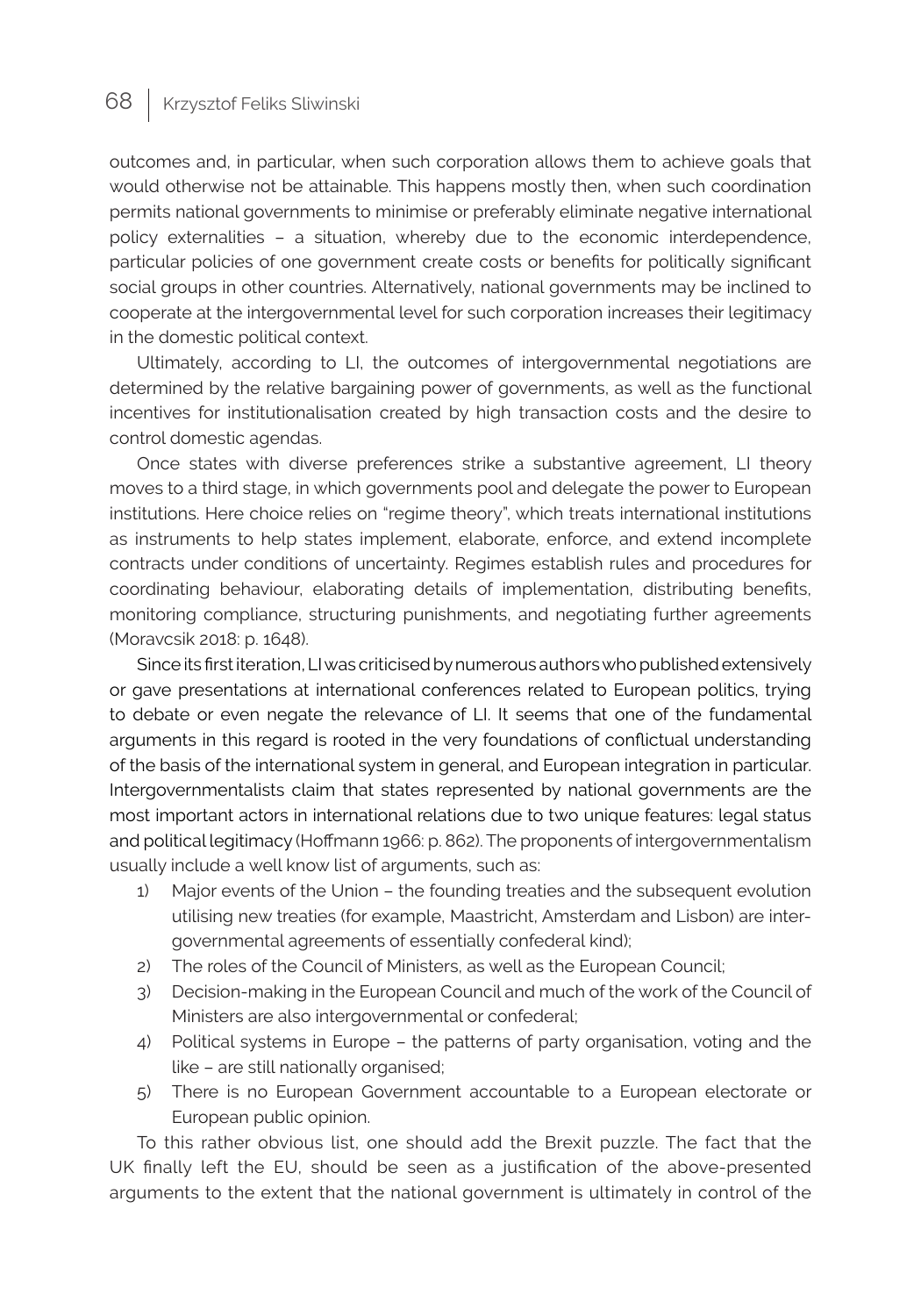fate of a country and whatever sovereignty was shared or submitted, it can always be repossessed.

Additionally, the critics of LI usually point out that Moravcsik does not fully grasp the complexities of economic interdependence or that he focuses on big-scale events such as intergovernmental conferences leaving behind the everyday realities of European Integration (Scharpf 1999).

Indeed, Moravcsik developed his theory analysing five key episodes in the construction of the EU:

- 1) the negotiation of the Treaties of Rome (1955-1958);
- 2) the consolidation of the common market and the Common Agricultural Policy (CAP) (1958-1983);
- 3) the esteblishment of the first experiment in monetary cooperation and of the European Monetary System (EMS) (1969-1983);
- 4) the negotiations of the Single European Act (SEA) (1984-1988);
- 5) and the negotiation of the Treaty on European Union (TEU) (1988-1991).

Accordingly, he claims that the major dynamics of the European integration since 1955 are reflected by three characteristics: patterns of commercial advantage, the relative bargaining power of important governments, and the incentives to enhance the credibility of interstate commitments of which the most fundamental appears to be the commercial interest (Moravcsik 1998).

When criticising LI, Leon Lindberg (1994) stresses the role of supranational institutions such as the European Commission, whereas Daniel Wincott (Wincott 1995: p. 597), emphasises the part of the Court of Justice of the European Union. Smith and Ray (Smith, Ray 1993), on the other hand, question the simplicity of the three-level model, expanding the number of levels up to not less than five, including non-member government exchange.

Admittedly, the author of LI did acknowledge some weaknesses of his approach by identifying three possible criticisms. The basic framework of LI, which is based on the assumption that state behaviour is purposive and instrumental and that the preference formation precedes the formulation of strategies let alone that's the national preference, and intergovernmental bargaining is mostly controlled by national governments without the manipulation by supranational officials. Secondly, the explanation of national choices is based on the liberal understanding of state preferences employed. Thirdly, the intergovernmental theory of bargaining, which stresses the bargaining power rooted in unilateral alternatives and competing coalitions leads to the possibilities for linkage and the controlled delegation of power to supranational institutions and the conditions specified by functional theories of regimes and two-level games.

Over the years, Moravcsik further elaborated on his approach by specifically developing the third stage of his theory, which includes institutions as important actors in preference formulation, as well as international bargaining. Additionally, he added the instrumentalisation of norms, practices, and rules, thereby drawing on Social Constructivist approach.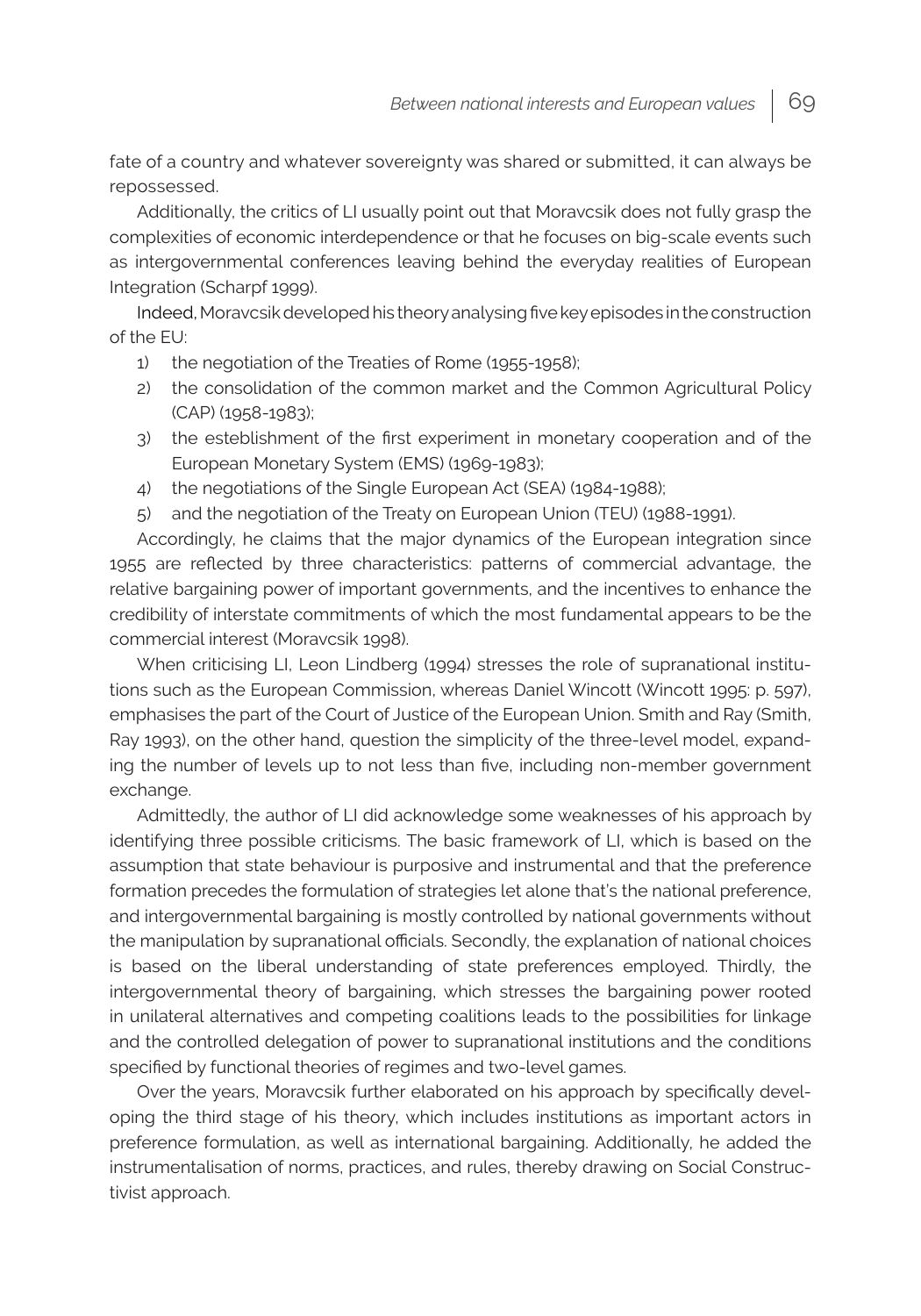The third stage of LI attempts to explain the establishment and design of international institutions. Here LI relies mainly on regime theory. In broad terms, international institutions are seen as beneficial for states, because they can serve as useful instruments to cope with unintended, unforeseen, or even unwanted consequences when states commit to coordinate the policies (Keohane 1984).

Arguably, institutions help states to achieve a collectively superior outcome mostly by reducing the transaction costs of international negotiations on specific issues and by providing the necessary information to reduce the uncertainty of the state about each other's future preferences and behaviour. States establish rules for the distribution of gains according to the pre-existing bargain and reduce the costs of coordinating the activities monitoring the behaviour of others and mutually sanctioning non-compliance.

In the original formulation of LI, Moravcsik followed the arguments of the functional regime theory. He saw institutions as passive, at least when it came to decisive intergovernmental bargaining. For example, he claimed that the *acquis communautaire* of the European Community functions to stabilise a constantly evolving set of rules and expectations, which can only be altered by unanimous consent. Consequently, institutions were seen as promoting international cooperation by serving as a negotiation forum for disseminating information and policy ideas as well as a platform for representatives of business, political parties, national bureaucracies, and interest groups to discuss issues of common concern, joint decision-making procedures or a common set of underlying legal and political norms. Finally and importantly or monitoring and defining national compliance (Moravcsik 1993: p. 473).

Admittedly, when applying the LI to the process of "everyday" legislation, administration and enforcement, the EU no longer behaved as a passive institution. This is supposed to depend on two major features of the EU: pulling national prerogatives through qualified majority voting and delegating sovereign powers to semi-autonomous central institutions. Still, when accounting for these, Moravcsik's explanation seems entirely conventional. Firstly, the potential gains from cooperation – time pressure, previous failures, desire to implement the prior decision or shifting national preferences may all 'push' the government to delegate and pool, especially if it's not content with the *status quo*. Secondly, the level of uncertainty regarding the details of specific delegated or poolled decisions is an important factor behind the decision of governments to opt for qualified majority voting. Thirdly, both national governments and interest groups face political risks when engaging in international bargaining. Consequently, risk-averse governments tend to favour procedures, where the potential losses are minimised, that is to say, the outcome of the final bargaining is favourable to all other major domestic groups.

All in all, LI has been one of the leading schools of thought in contemporary EU studies. Yet, it continues to attract a lot of criticism from the EU theorist community. Recently, according to Klein and Pollack, regarding the future of LI: "An important research question for the future will be to explore if or under what conditions identity is overtaking functional interests in the formation of national preferences, and to what extent these dynamics impact European integration and, potentially, disintegration. (Klein, Pollack 2018: p. 1493).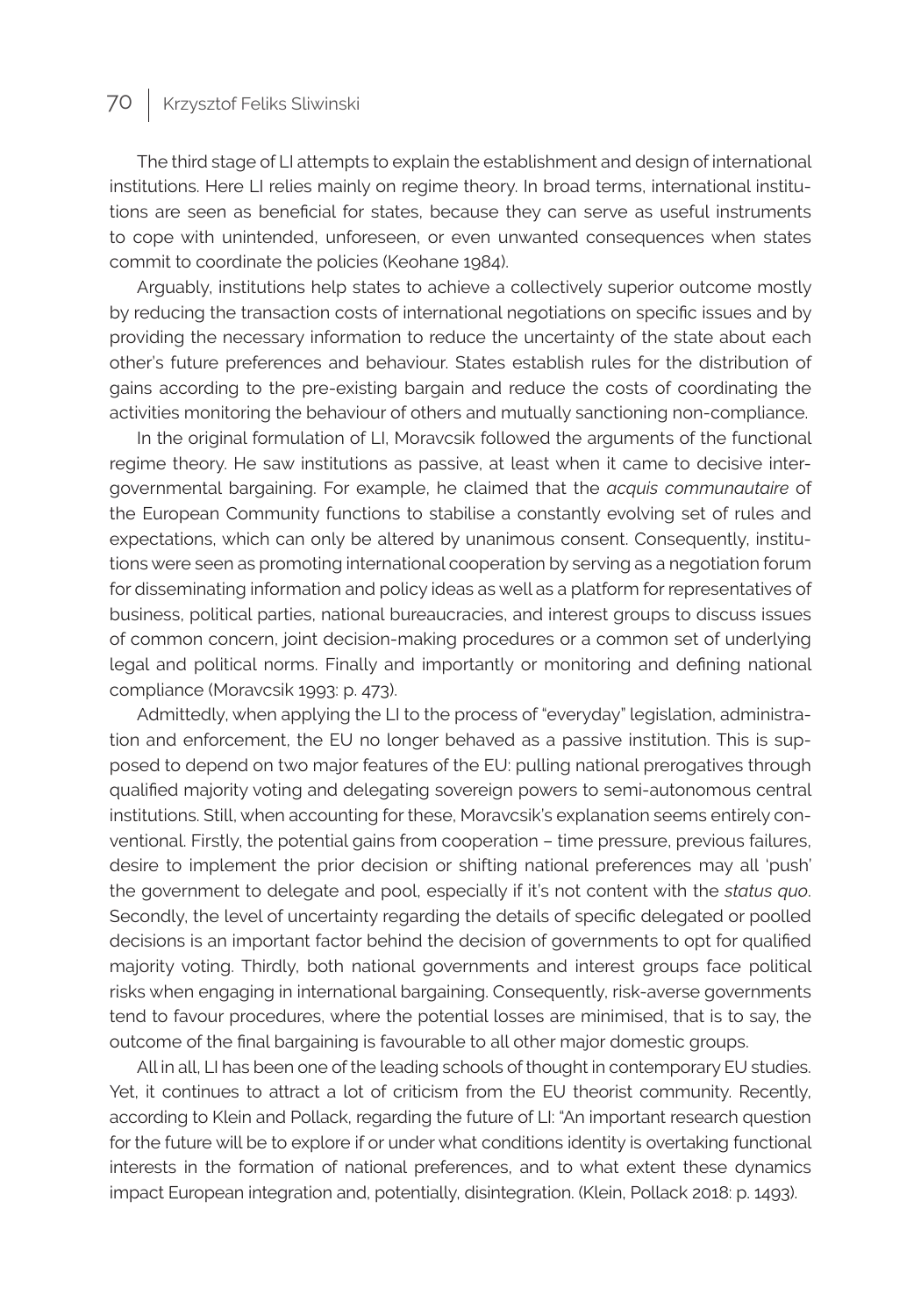It is precisely along with this query that the author of this article proposes the term "Principled Intergovernmentalism" (PI) as a logical synthesis of LI and Social Constructivism. **The working hypothesis** that is at the core of this project is that the principles, which European institutions and national governments refer to (such as the principle of solidarity or the principle of the rule of law) have been successfully instrumentalised by a range of actors (major governments, as well as European Commission acting on their behalf) to the greatest benefit of the most powerful governments in Europe. Herein lies the most significant novelty of the proposed hypothesis. According to existing studies and the mainstream approach (deriving from Social Constructivism), it is the "smaller", as well as economically and politically "weaker" states that successfully utilise the norms to maximise their benefits (Wiener et al. 2018).

The proposed study will put forward that, firstly, all national governments do invoke principles to maximise their benefits during day-to-day bargaining. Secondly, the economically "stronger" governments are able to benefit comparatively more than the "weaker" ones. They achieve that by employing pressure, which operates through a number of platforms: from mainstream media, through non-governmental organisations up to the European Parliament, the Court of Justice of the European Union and the European Commission. Thirdly, the "weaker" states will also invoke the very same other European principles to protect their interests, but are likely to benefit less than the 'strong' states.

The term "Principled" is suggested, because the EU itself makes reference to principles in the Treaty of Lisbon in the context, which is especially relevant to the analysis presented in this paper. Chapter 1, article 10A titled: General Provisions on the Union's External Action defines those core principles as: "The Union's action on the international scene shall be guided by the principles which have inspired its own creation, development and enlargement, and which it seeks to advance in the wider world: democracy, the rule of law, the universality and indivisibility of human rights and fundamental freedoms, respect for human dignity, the principles of equality and solidarity, and respect for the principles of the United Nations Charter and international law". (Treaty of Lisbon 2007/C 306/01).

Consequently, the role of principles in contemporary Europe is so imminent that the term PI is proposed instead.

The PI is based on a three-stage model (see *Figure 2*), which differs substantially from the one proposed by the LI. Firstly, the advanced model adds the inception of principles at the national level, drawing on the intergovernmentalism approach, which favours the role of national governments. Secondly, the proposed model is rooted in the understanding that the same principles are then instrumentalised at the intergovernmental level during intergovernmental bargaining. The same phenomenon is alleged to take place with regards to the third stage – operationalisation of principles – institutionalisation). The most important and interesting, it appears that the feedback mechanism takes place, which operates on three different levels: intergovernmental bargaining influences the national domestic process, institutional level influences the intergovernmental bargaining level, as well as to the national domestic political process.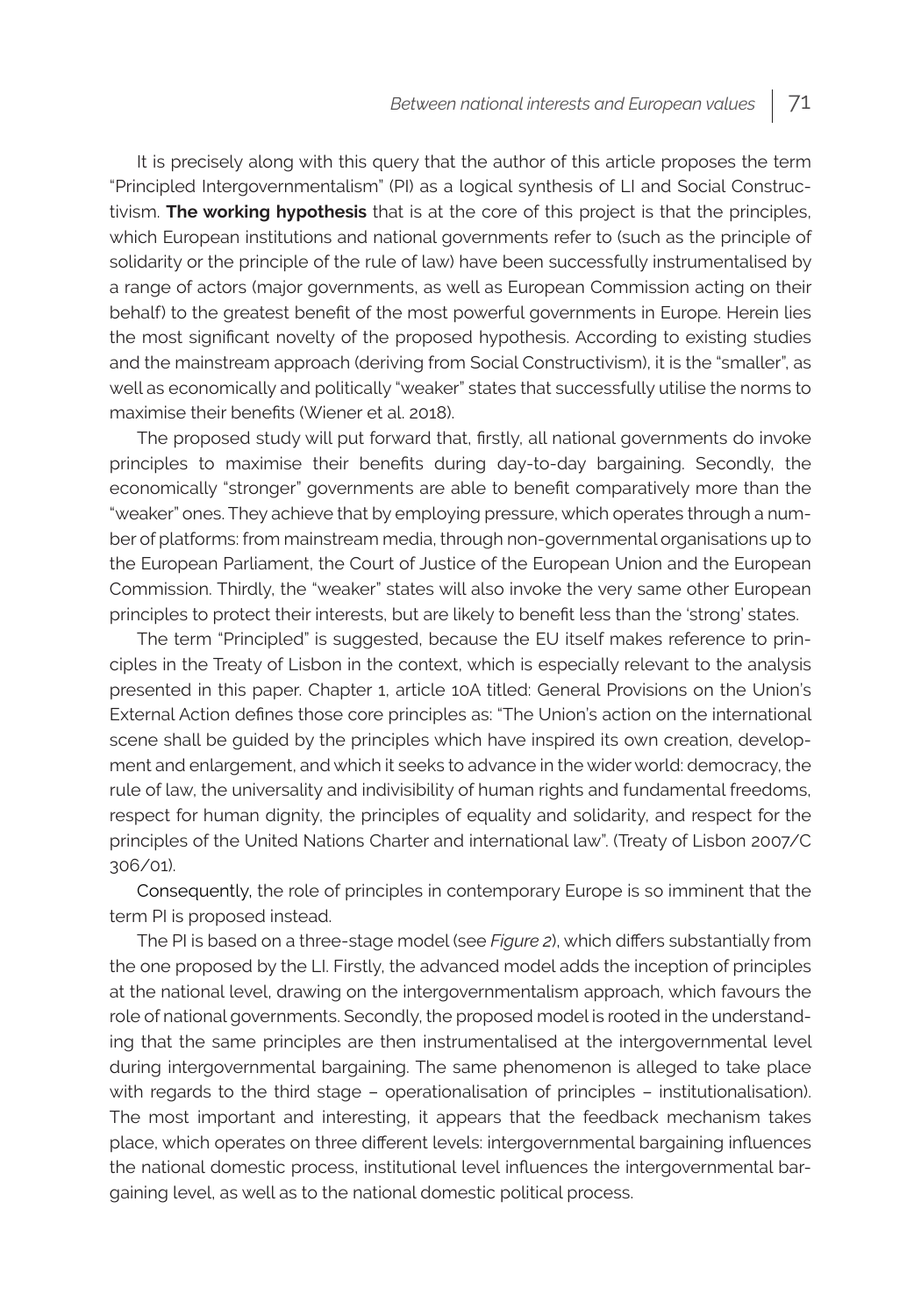



\*Tenets: States are rational actors, principles do matter in policymaking, Non-state actors, threelevel game, feedback mechanism

- 1 step Operationalisation of principles (foreign policy goals);
- 2 step Operationalisation of principles Institutionalisation level;
- 3 & 4 steps Feedback mechanism.

Source: own elaboration.

Two caveats need to be mentioned to meet the expected criticism/perceived weakness of the presented theorising. Firstly, the put forward PI should be understood as a mid-range theory. Consequently, its explanatory power will automatically be limited in terms of geographical scope or epistemological universalism. Secondly, and most important, the offered theory of PI does not claim its omnipotence in terms of explanatory utility. This is meant as a reminder that the author is well aware of the inherent limitations of conceptualising and theorising. Conversely, the presented arguments are to be seen as inductive rather than deductive. In turn, as long as we assume that the premises (such that the principles do matter) are "true", the conclusion that follows (as visualised with the "PI comprehensive model") is "strong" and "cogent".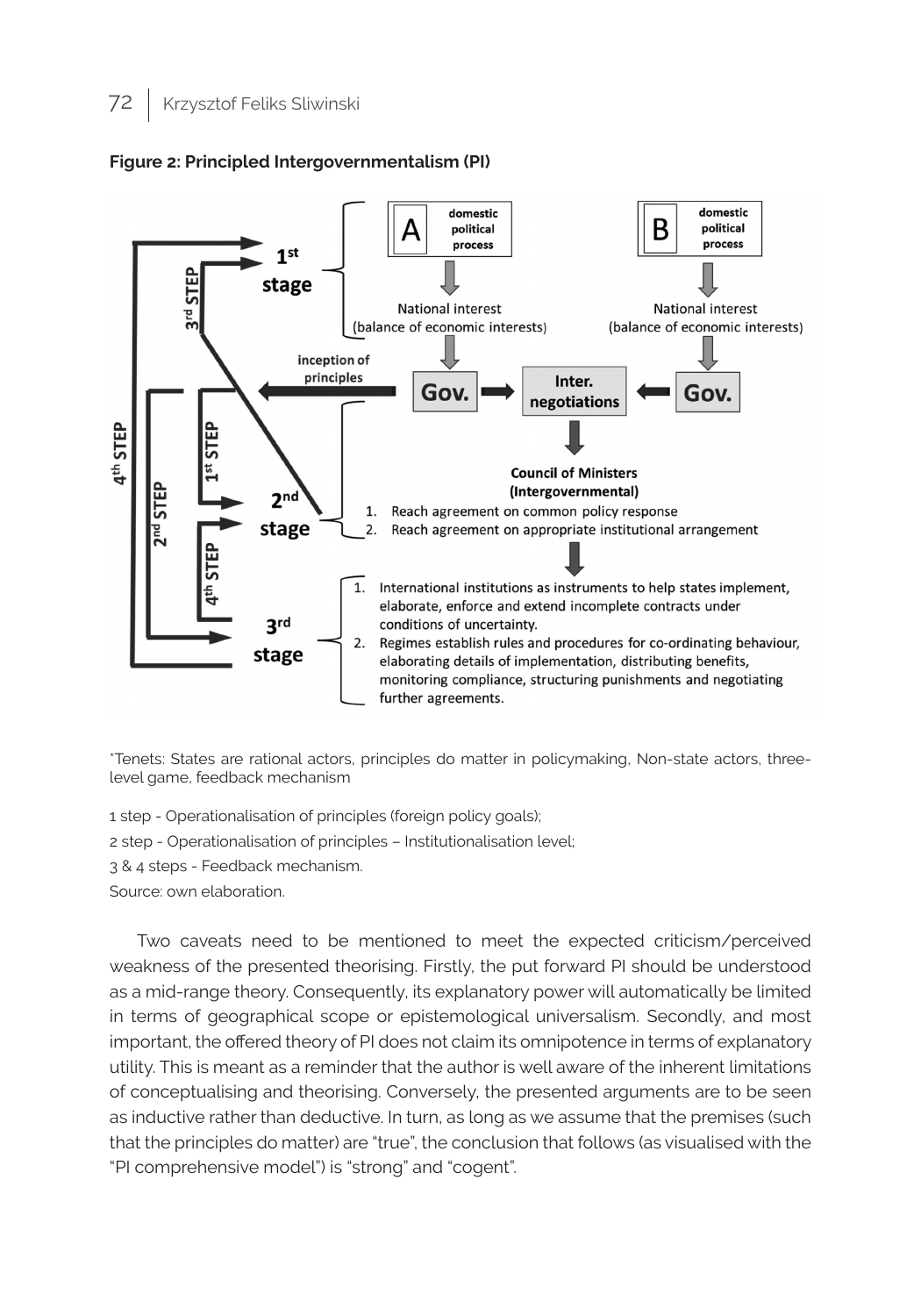### **Methodological tenets of PI**

This study is based on the analysis of four cases, which will be presented to allow us to validate the working hypothesis. Namely, that the principles (such as the "rule of law" or "solidarity") have been instrumentalised by a range of actors (major governments and European Commission acting on their behalf) to the greatest benefit of the most powerful governments and consequently used to the advantage of the strongest economies in the European Union. These case studies include:

- a) the bargaining concerning the next Multiannual Financial Framework (MFF) for the years 2021–2027;
- b) the energy policy of the European Union *vis-à-vis* Russia;
- c) the posted workers directive (Directive 96/71/Ec);
- d) the immigration/refugee crisis (as culminated in the 2015 massive influx of people to EU Member States.

There are several reasons behind such a choice. Firstly, all of these cases relate to a dayto-day international (in the context of the EU) bargaining rather than the intergovernmental conferences that started or shaped general policies of the European Community (such as the Maastricht conference). This will allow us to discount the original criticism regarding LI, which revolved around the high politics or big scale political bargaining.

Secondly, the selected cases cover some of the most critical events in short and medium term – budget talks, as well as pressing challenges (such as the immigration phenomenon). It is assumed that these decisions will influence very much, not only the future of the EU, but will set the" balance of power" in the EU.

Finally, the choice of cases reflects the fundamental division within the EU that is between the "old" Member States (such as France or Germany) and the "new" Member States (such as Poland or Hungary). This division and its consequences have so far produced the most intriguing dynamics within the EU, and it is likely to continue to do so in the near to midterm future. Ultimately, if the above-mentioned division is not addressed in a mutually satisfying manner, the EU is likely to face the most significant challenge to its unity to date.

#### **Principles vs. national interest – the rule of law**

Let us start with the proposed conditionality of the EU budget upon the state of the rule of law in EU Member States. The analysis of this case will outweigh the remaining three cases, as the principle of "the rule of law" is, currently, the most often used principle by the European Commission or the European Parliament when criticising Warsaw.

In May 2018 the European Commission proposed the new mechanism to protect the EU budget from financial risks linked to "generalised deficiencies regarding the rule of law" in Member States. This would allow the Union to suspend, reduce or restrict access to EU funding in a manner proportionate to the nature, gravity, and scope of the rule of law deficiencies. Such a decision would be proposed by the Commission and adopted by the Council through reverse qualified majority voting, making it all but impossible for one or two countries to block punitive measures. As the Commission elaborately puts it in the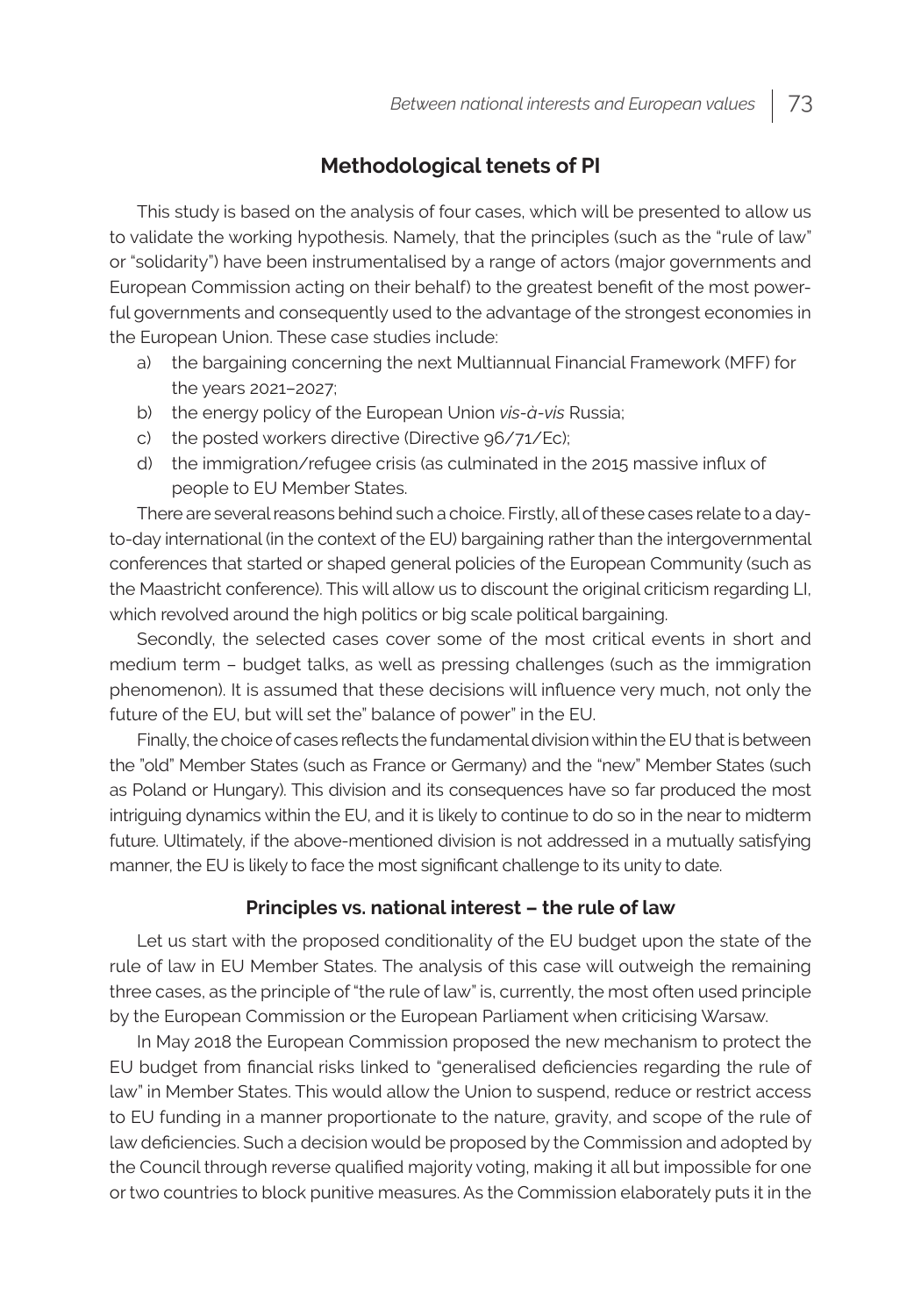document: "[…] In order to protect the Union's financial interests from the risk of financial loss caused by generalised deficiencies as regards the rule of law in a Member State, the European Union should be granted the possibility to adopt appropriate measures in such cases." (European Commission 2018).<sup>1</sup>

Notably, the reactions of top European politicians have been positive. In his comments, Guy Verhofstadt, the leader of the Alliance of Liberals and Democrats for Europe (ALDE) and a Member of the European Parliament, applauded this situation: "Good news for democracy: Parliament is proposing EUR 1.8 billion funding for a new Rights and Values MFF Programme. Civil society will be our strongest ally to protect the #RuleOfLaw & fundamental rights across the EU!" (Verhofstadt 2019).

Sophie in 't Veld, the ALDE shadow rapporteur of the report commented: "Today, the European Parliament is taking an important step to defend European values. There is a consensus about setting up a mechanism to withhold EU money from the Member States that fail to respect human rights and the rule of law." (ALDE group 2018).

Other, equally firm and supportive examples include most members of the political establishment in France, Germany and Belgium – the limited nature of this paper does not permit further elaboration along these lines, let us say that the example of ALDE is relatively typical and representative. As POLITICO reports, Budget Commissioner Günther Oettinger allegedly asserted that: "It's not a question of sanctions *per se*, it's a question of the protection of European money" (Bayer 2019).

Increasingly scholars look at the problem and concur claiming that the existing state of disconnection between the rule of law and redistributive policies of the EU will forever perpetuate the state whereby membership will realistically fall into two categories. "If the EU does not undertake an effective reform of its redistributive policies to ensure that progressivity and solidarity within the EU become a matter of the rule of law and not of governance through conditionalities and fines, in the foreseeable future the Union will bear less and less resemblance to a democracy […]" (Georgiev 2019: p. 117). Neuwahl and Kovacs seem to support the gist of the EC proposal (regarding Poland and Hungary) asserting that: "suspension of funds, and decreasing appropriations in future years if it can legitimately be done, would be sure to have a negative impact on the functioning of the Hungarian economy, and therefore indirectly, on the popularity of the ruling party" (Neuwahl, Kovacs 2021: p. 17).

Furthermore, it is also proposed that: "Across the EU, we see signs of increasingly popular autocratic leaders coming closer and closer to power. EU Member States need to wake up to the fact that the actions of Hungary's Orbán and Poland's Kaczyński provide a model that can easily spread to other EU countries led by populists with autocratic ambitions." (Pech, Scheppele 2017: p. 3).

Such arguments, however, deserve to be met with a reality check. Firstly, especially in the context of the Eurozone crisis, proposed and implemented institutional solutions

Ultimately, on the 16 December 2020, the protection of the EU budget in the case of breaches of the principles of the rule of law in the Member States "conditionality close" has become law (see: Regulation 2020/2092).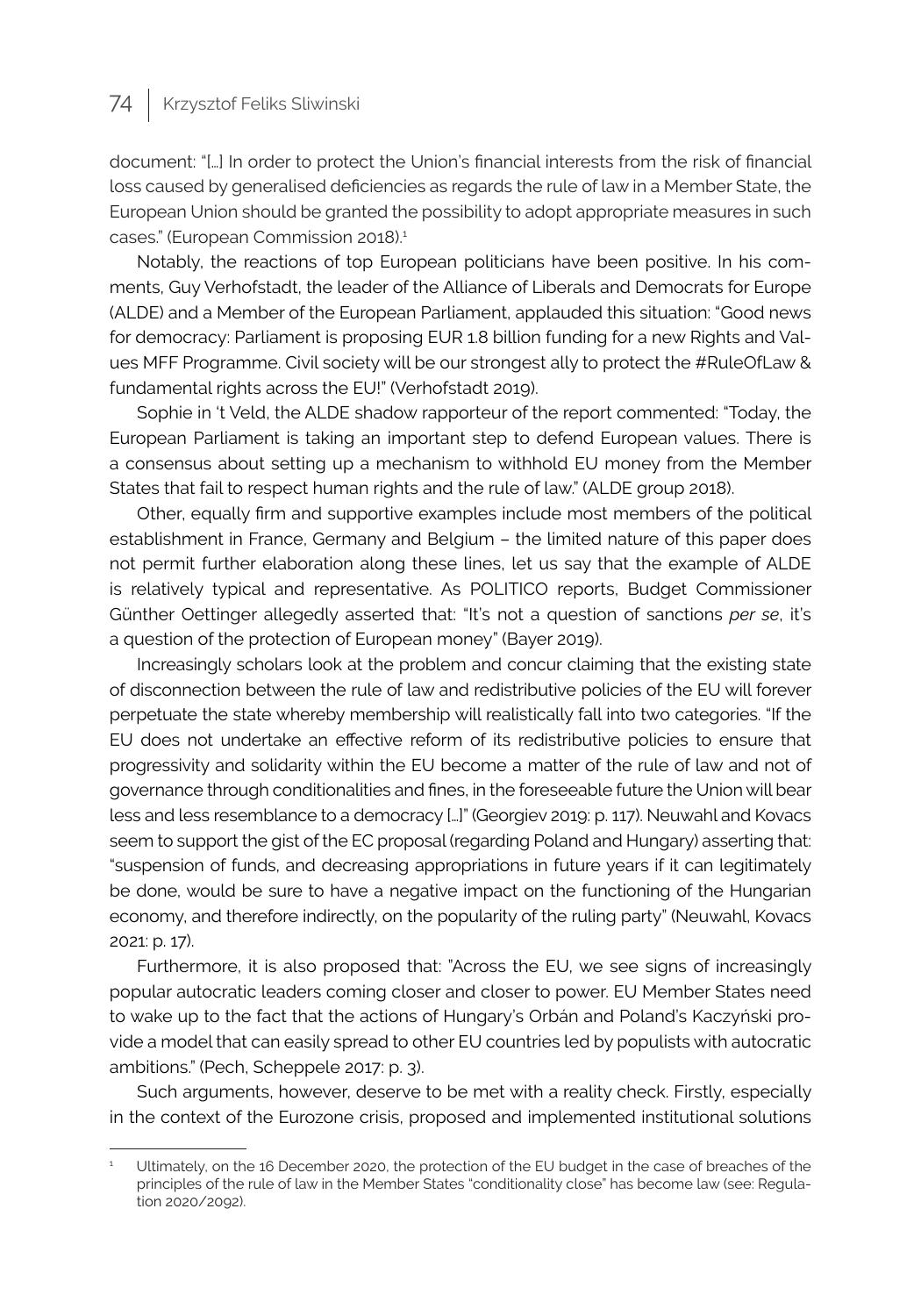have led to an increased reliance on non-majoritarian institutions, such as the European Central Bank, at the expense of democratic accountability. Moreover, it has led to a new emphasis on coercive enforcement at the expense of the voluntary cooperation that previously characterised (and sustained) the EU as a community of law (Scicluna, Auer 2019: p. 1420). Secondly, common sense suggests that there is no "one fit for all solution", consequently, there is not one interpretation and application of the "rule of law" principle, there are 27 different interpretations and applications of the "rule of law". Thirdly, the right of the European Commission to actually "punish" any Member State for the alleged nonconformity with the principle of the rule of law is questionable, to say the least (in fact in 2008 in response to the mass petition of Polish Judges, allegedly the European Commission claimed that it could not take actions in domestic cases). Finally, it is not clear when and to what extent the Court of Justice of the European Union (CJEU) can influence national legal frameworks with regards to the vaguely defined rule of law (interestingly in a recent case, the Spanish Supreme Court prevented a convicted Catalan independence leader – Oriol Junqueras, from taking a seat in the European Parliament, regardless of an earlier ruling by the CJEU that allowed so, in effect challenging the allegedly unchallenged principle of the supremacy of the EU law over the national laws (Comunicación Poder Judicial 2020). Similar cases include an earlier decision of the CJEU stipulating that the principle of judicial independence does not preclude a temporary reduction in the remuneration paid to members of the Portuguese Tribunal de Contas (Court of Auditors – decided by Portugal government) in the context of austerity measures linked to an EU financial assistance programme (Bonelli, Claes 2018: p. 622). Let alone the Lisbon Judgment of 2009 when the German Constitutional Court (FCC) asserted its own jurisdiction of the final resort to review future EU treaty changes and transfers of powers to the EU (Beck 2011: p. 470).

To summarise this part of the analysis, it seems that the principal argument of the proponents of the "discipline" camp rests upon the premise (again taken for granted) that the new EU Member States (such as Hungary, Poland or Czechia) have benefitted thanks to the redistributive function of the EU budget (Cohesion Policy and Common Agricultural Policy) immensely or even since the accession talks started (pre-accession funds). Thus, if the recently elected "illiberal governments" do not follow the EU interpretation of the principle of the rule of law, their societies should be punished by funding cuts, which in turn should persuade them to vote in new, progressive and liberal politicians, that would follow political models applied in "older democracies".<sup>2</sup>

The reality, however, does not conform with such presumptions. Apparently, the money, which Western countries send to Eastern Europe through the EU budget pales in comparison with the profits Western companies make from investments in the East.

<sup>2</sup> This difference between older established democracies with somewhat higher legal culture seems to have been recently confirmed by the opinion of the Venice Commission. (See more: European Commission for Democracy Through Law (Venice Commission), Opinion No. 977/2020, https://www.venice. coe.int/webforms/documents/?pdf=CDL-AD(2020)017-e. This invites a discussion regarding the differences between nomocracy – the "rule of law" vs. democracy – the rule by, of and for the people.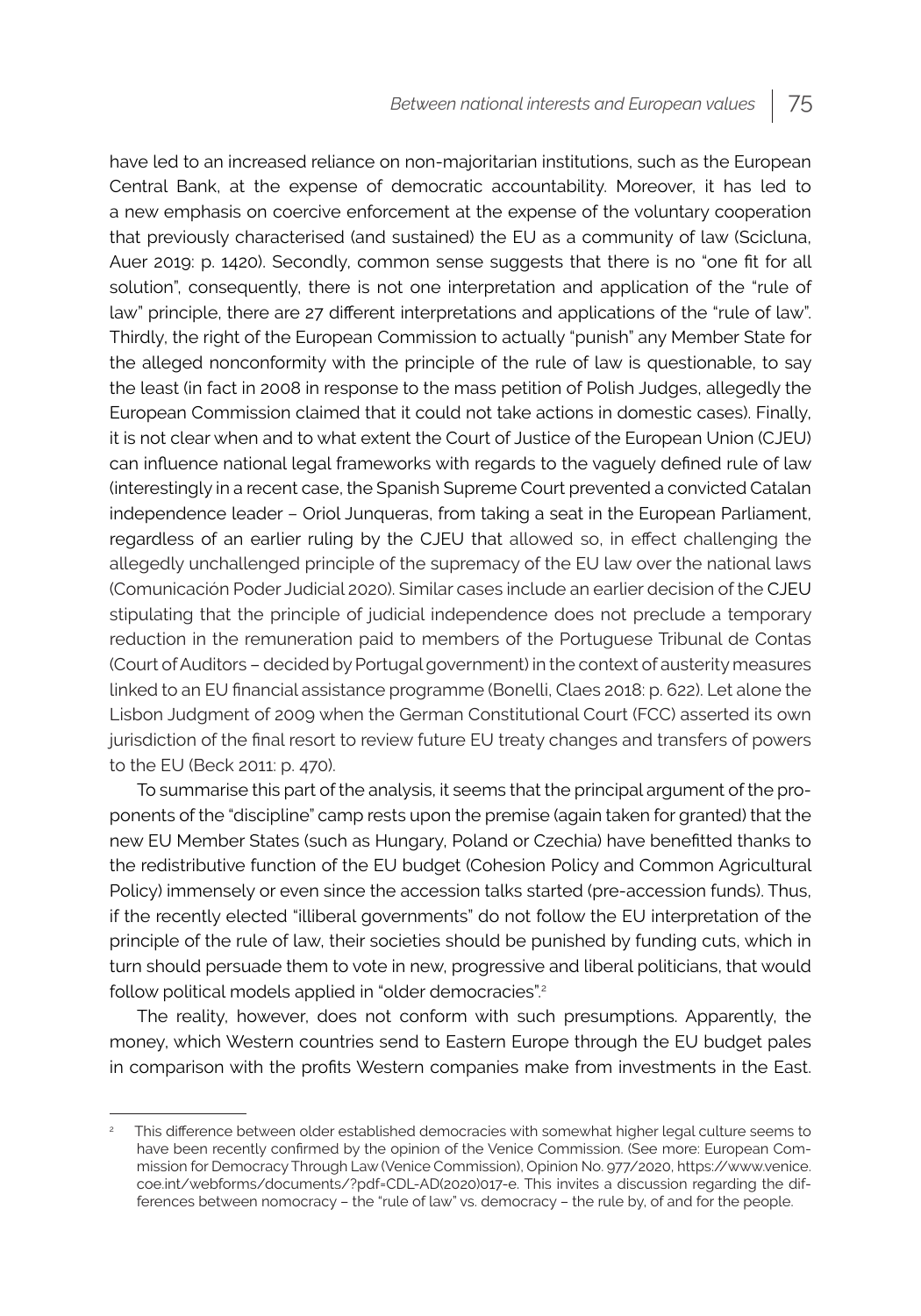Between 2010 and 2016, Hungary, Poland, Czechia, or Slovakia received the equivalent of 2% to 4% of their GDP in EU funds. Nevertheless, the flow of capital exiting these countries over the same period was between 4% and close to 8% of GDP. Western European companies have also been making big money from EU-funded public procurements in Eastern Europe. Spanish, German and French firms are designing the first high-speed train line crossing the Baltics. The project's first large construction contract was awarded to a Belgian company (Armand 2019).<sup>3</sup> This was earlier signalled by Günther Oettinger, European Commissioner for Budget and Human Resources in the college of the Juncker Commission, who openly admitted "[…] a large part of every euro the EU gives Poland comes back to Germany." (Berschens, Afhüppe 2017).<sup>4</sup>

Moreover, it appears that the so-called old members of the EU are far more protectionist with regards to their national economies than the newly admitted states. Since the EU's Eastern enlargement of 2004, "old" Member States have granted around nine times more public aid (EUR 65 billion per year on average) than "new" ones (EUR 7 billion). The European Commission's DG Competition questions aid granted by "old" Member States much less often than that provided by "new" ones. Big countries – Germany and France – are particularly privileged. For unclear reasons, the Commission only orders "new" Member States to suspend public aid. The Commission is currently conducting the most proceedings concerning infringement of EU law against "old" Member States like Spain, Germany or Italy. The biggest number of proceedings for "systemic" infringements are being conducted against Germany (Polish Economic Institute 2019).

Finally, the Centre for European Policy (CEP) has recently published a timely and very much relevant report entitled *20 Years of the Euro: Winners and Losers.* In this analysis, CEP concludes that Germany has gained the most from the introduction of the euro: almost EUR 1.9 trillion between 1999 and 2017. This amounts to around EUR 23,000 per inhabitant. Otherwise, only the Netherlands has gained substantial benefits from introducing the euro (Gasparotti, Kullas 2019).

#### **Principles vs. national interest – the solidarity principle (immigration crisis)**

The years 2015-2016 found Europe experienced an influx of over a million asylum seekers, a phenomenon considered even by mainstream media to be the most serious immigration crisis in its history, and perhaps even the greatest ever challenge to its political stability in the short and long term. Greece and Hungary felt overwhelmed with significant numbers of immigrants. At the outset of the immigration crisis, EU institutions declared a need to address the challenges and rectify the plight of refugee seekers. European Commission issued the *Communication COM(2008)359 final,* whereby it stressed the importance of helping those in need.<sup>5</sup>

<sup>3</sup> For more data, including renowned Thomas Pikkety analysis, see: http://piketty.pse.ens.fr/files/ideologie/pdf/G12.10.pdf

<sup>4</sup> In fact, Polish politicians, including the opposition Civic Party members estimate that out of each Euro transferred to Polish economy, anything between 80 to 86 cents goes right back into German pockets. See more: https://acton.org/publications/transatlantic/2017/06/23/eu-refugees-west-pays-east-obeys

<sup>5</sup> See more: https://eur-lex.europa.eu/LexUriServ/LexUriServ.do?uri=COM:2008:0359:FIN:EN:PDF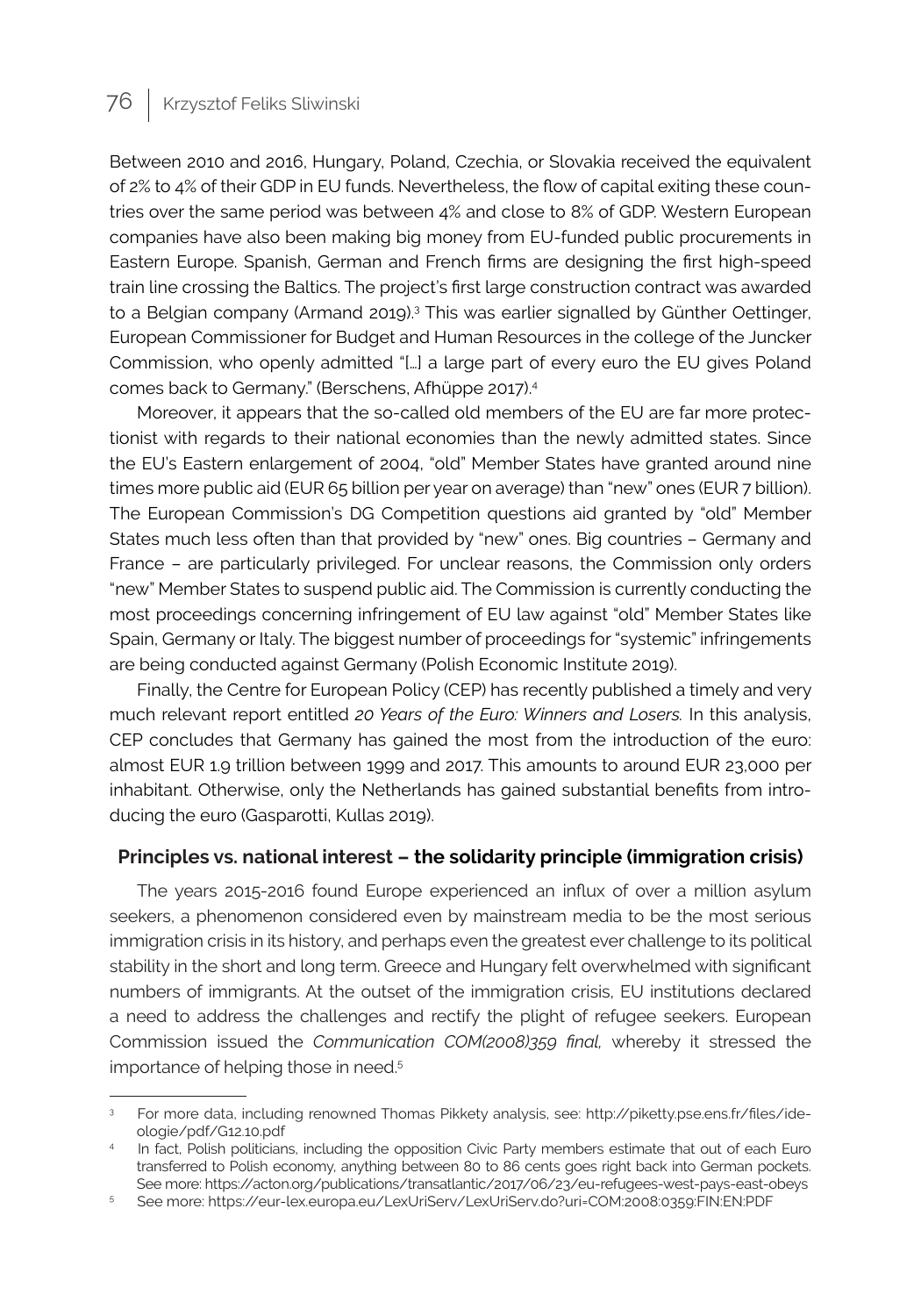These proclamations followed, in fact, German Chancellor Angela Merkel, who famously uttered: "We have managed so many things — we will also manage this situation" (germ. "Wir haben so vieles geschafft – wir schaffen das.") in August 2015.<sup>6</sup> Starting the socalled "open door policy" that lead to an influx of one million-plus immigrants within just a couple of years. German Chancellor did assert this position, however citing humanitarian reasons on numerous occasions.

At the same time, the above-mentioned *Communication COM(2008)359 final* of the European Commission invoked the principles of solidarity and shared responsibility as a preface to what was later utilised to press those EU Member States such as Hungary, Poland or Austria, who declined to participate in the obligatory mechanism of immigrants/ refugees redistribution (Communication 2008). "We need to restore confidence in our ability to bring together European and national efforts to address migration, to meet our international and ethical obligations and to work together in an effective way, in accordance with the principles of solidarity and shared responsibility." (Communication 2015). <sup>7</sup>

### **Principles vs. national interest. Posted workers – the freedom of movement principle**

In September 2019, the EU Parliament's Transport Committee gave the green light to begin negotiations with the European Commission and the Council on rules for reforming the EU's transport sector. The goal was to reach a compromise on the laws known as the "Macron Package", which introduced new regulations for posted drivers, including a higher minimum wage and regulation of their stay in hotels. The most contentious issue appeared to be the return of empty trucks to their country of origin once every four weeks. This would prevent transport companies from Central and Eastern Europe from providing their services to the market of Western Europe, the so-called "cabotage" (Euractiv Network 2019).

Bulgaria, Romania, Poland, Hungary, Latvia and Lithuania opposed the proposed regulation claiming that the obligation to return empty trucks would be an illegal protectionist measure that would seriously affect companies in their respective countries, and lead to the loss of jobs and increased economic emigration. Bulgarian politician and a Member of the European Parliament Peter Vitanov is among the most vocal opponents of the contested package. Vitanov estimated that the Bulgarian government and the local transport industry should make compromises with some of the changes to negotiate the cancellation of the most controversial proposals. "The return of the empty truck [to the country of origin] is contrary to a fundamental principle [author's annotation] of the EU – the free movement of goods and capital". This means that Bulgaria can begin negotiations to seek a compromise with the threat of a dangling court case. "There is no way to oblige anyone to go somewhere else. It is contrary to the free market", according to the Bulgarians<sup>8</sup>.

See more: https://www.politico.eu/article/the-phrase-that-haunts-angela-merkel/

<sup>7</sup> See more: https://eur-lex.europa.eu/legal-content/ga/TXT/?uri=CELEX:52015DC0240

<sup>8</sup> Hungary (Case C-620/18) and Poland (Case C-626/18) each brought an action seeking the annulment of Directive 2018/957, which disfavours competitive transport companies from Central and Easter Eu-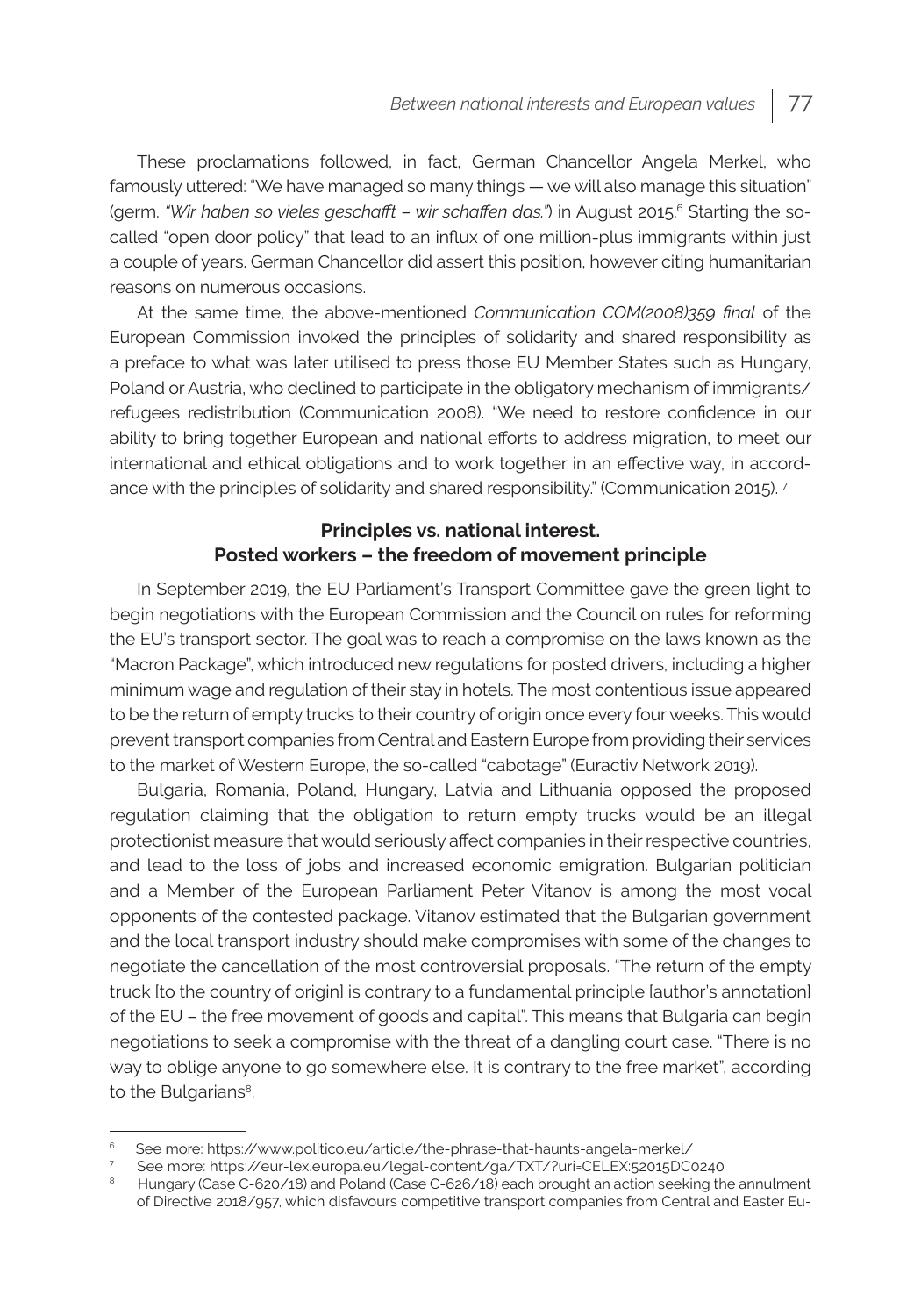### **Principles vs. national interest. EU – Russia relations (the principle of solidarity)**

In the face of the ongoing Covid-19 crisis and the consequent emerging of the global economic crisis, Nord Stream 2 AG,9 a subsidiary of PJSC Gazprom (Gazprom), responsible for the delivery of the *Nord Stream 2* gas pipeline from Russia to Germany via the Baltic Sea attempted to exclude the project from the Energy Charter Treaty ( $ECT$ )<sup>10</sup> as well as the European Gas Directive as amended in May 2019.<sup>11</sup> In brief, EU rules stipulate that import pipelines should not be owned by gas suppliers and that third parties should also be able to use them. As of early May 2020, German regulator, Federal Network Agency (BNetzA) decided against such exclusions complicating the completion of *Nord Stream 2*. This decision was met with much relief in Central and Eastern Europe, where prominent Eastern EU Member States (such as Poland) criticised the German stance on energy procurement. The main reason and principle that was invoked on many occasions with regards to *Nord Stream* and *Nord Stream 2* has been the principle of solidarity. In particular, Poland referred to the article 194 of the Treaty on European Union updated by the Lisbon Treaty (Title XXI – Energy), which stipulates in the framework of the principle of European solidarity on energy among others: energy security and promotion of the interconnection of energy networks – points (b) and (d) respectively (see TEU: art. 194).

What Poland and other countries in the region are afraid of, is that Germany is going to monopolise its role as an energy hub in the European Union, which will effectively disadvantage Central and Eastern European countries. EU is already, they claim, too much dependent on Russian gas, and when the *Nord Stream 2* is completed, this dependence will only grow further. The merit of such arguments has been recently confirmed by the ruling of the Court of Justice of the EU (Judgment in Case T-883/16, *Poland vs Commission*) finding the European Commission in breach of the principle of energy solidarity regarding its decision No. C(2016) 6950 of 28 October 2016, enabling the monopolisation of access to the OPAL pipeline (see: Judgement of the General Court 2019).

### **Conclusions**

The recently established European Commission headed by Ursula von der Leyen has declared several priorities. These priorities are not only far fetching but have the potential to further discriminate among the "old" and "new" EU Member States. The proposed "European Green Deal" seems to have already sparked considerable discomfort in Central and Eastern Europe, which for geo-economic reasons is heavily dependent on

rope. The Court of Justice of the European Union however, dismissed both actions in December 2020 (Judgement of the Court 2020a,b).

<sup>9</sup> See more: https://www.nord-stream2.com/

<sup>10</sup> See more: https://www.energycharter.org/process/energy-charter-treaty-1994/energy-charter-treaty/

<sup>&</sup>lt;sup>11</sup> The European Commission amended its Gas Directive in April 2019, and the amended document entered into force on 23 May 2019. It stipulates that a third-party nation cannot own both the pipeline and gas imported into the EU market unless the conduit was built before 23 May 2019. See more: https:// eur-lex.europa.eu/legal-content/EN/TXT/PDF/?uri=CELEX:32019L0692&from=EN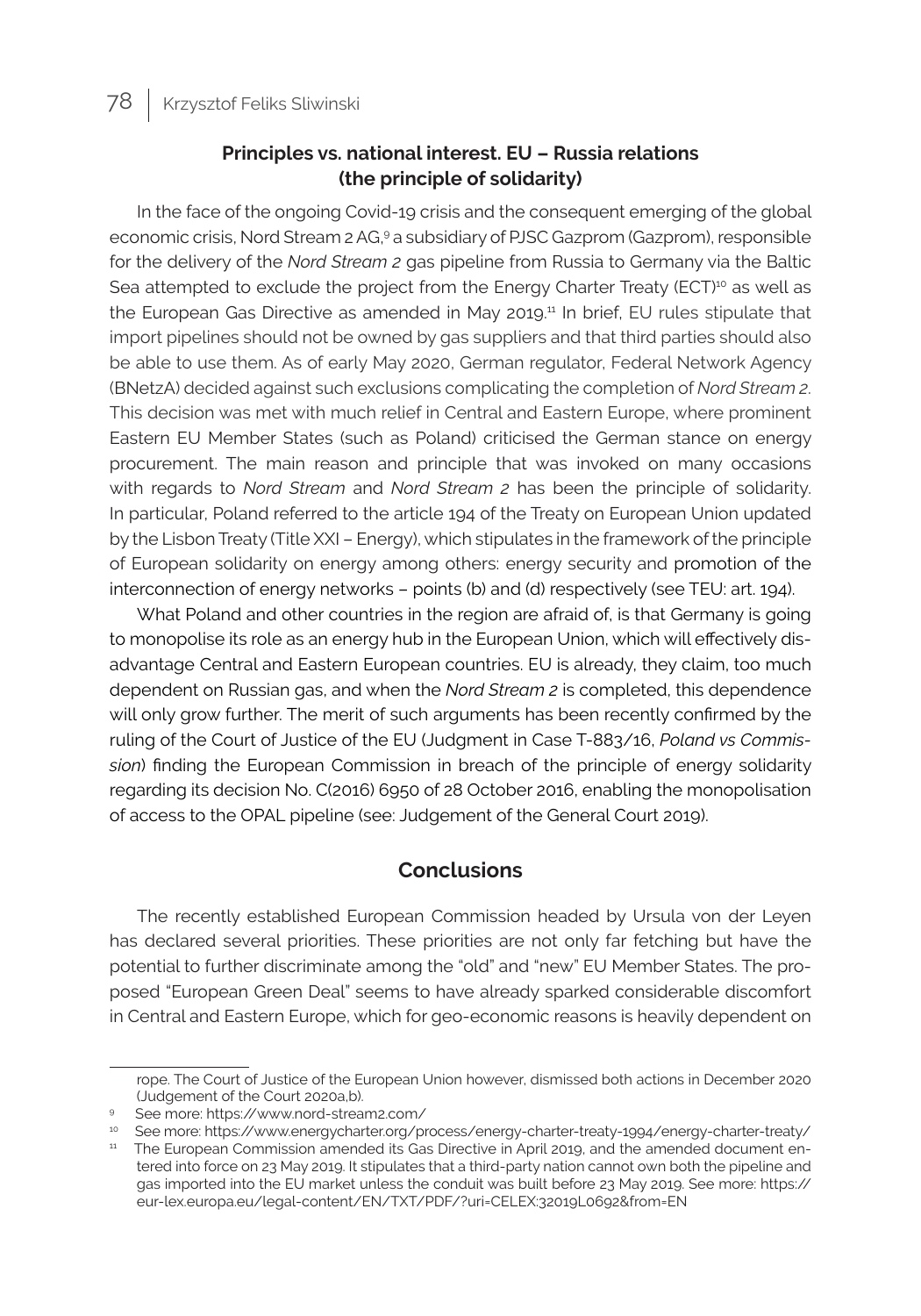fossil fuels, especially coal. This is bound to be a source of tensions within the EU and by extension between countries such as Germany and Poland in the context of energy security. The proposed theory of PI should offer some explanation with regards to the future of the "European Green Deal" since the issue relates very much to the core of the question of energy security and economic development of the EU Member States and the whole EU.

The proposed PI facilitates the emergence of numerous research questions, which will be addressed in the future. For example, what are the conditions for the successful inception of principles into the foreign policy process? How does the interlevel interaction work, and to what extent does the feedback mechanism work? To what extent are national governments successful at "using" EU institutions as platforms to project national interests? What is the role of non-governmental actors in such an understood process, especially NGOs? In other words, phases one and two of the proposed model need to be further researched and theorised. Finally, what is the role of "external" environment, in particular, great powers such as the USA, Russia or China with regards to intra-EU bargaining.

Principles, as proclaimed by the PI as a crucial intervening variable, differ fundamentally from the previous take on the norms and identities as put forward by Moravcsik and Schimmelfenning. Firstly, the idea of principles and its role in current European politics is understood mostly in terms of "instrumentalisation". As much as social constructivists focus on the identities of the EU Member States, they seem to idealise their role in shaping the philosophical outlook of particular member states. The proposed theory of PI takes a different approach, drawing on realist conceptualisation of the national interest. It assumes that identity is not carved in stone. In fact, it is rather a vaguely defined set of ideas about norms and corresponding behaviour. Such approach leaves enough room for national or non-state agents' interests to be bargained for with the help of whatever means, including the instrumentalisation of chosen principles, as defined by the treaties. This, in turn, gives much more flexibility to national governments or supranational actors such as the European Commission in creating a conducing environment to facilitate compromise in favour of politically and economically stronger governments. At the same time, one should revisit the idea of an "entrapment" (Schimmenfenning, Thomas 2008), which facilitates the feedback mechanism. Unlike previous approaches, the PI allows for a more nuanced and in depth understanding of the feedback mechanism, which seems to operate between all three stages of the original LI model.

Finally, to make matters even more complicated, the proposed model of PI does not function in a void. Both "old" as well as "new" EU Member States are included in numerous Euro-Atlantic ties and programmes and are therefore subjects to the influence of "external" actors such as the USA, Russia or even China. The above-presented analysis does not include such considerations as the PI model refers primarily to internal – (European) bargaining processes. Further study should therefore have to include the "external" context of the proposed model.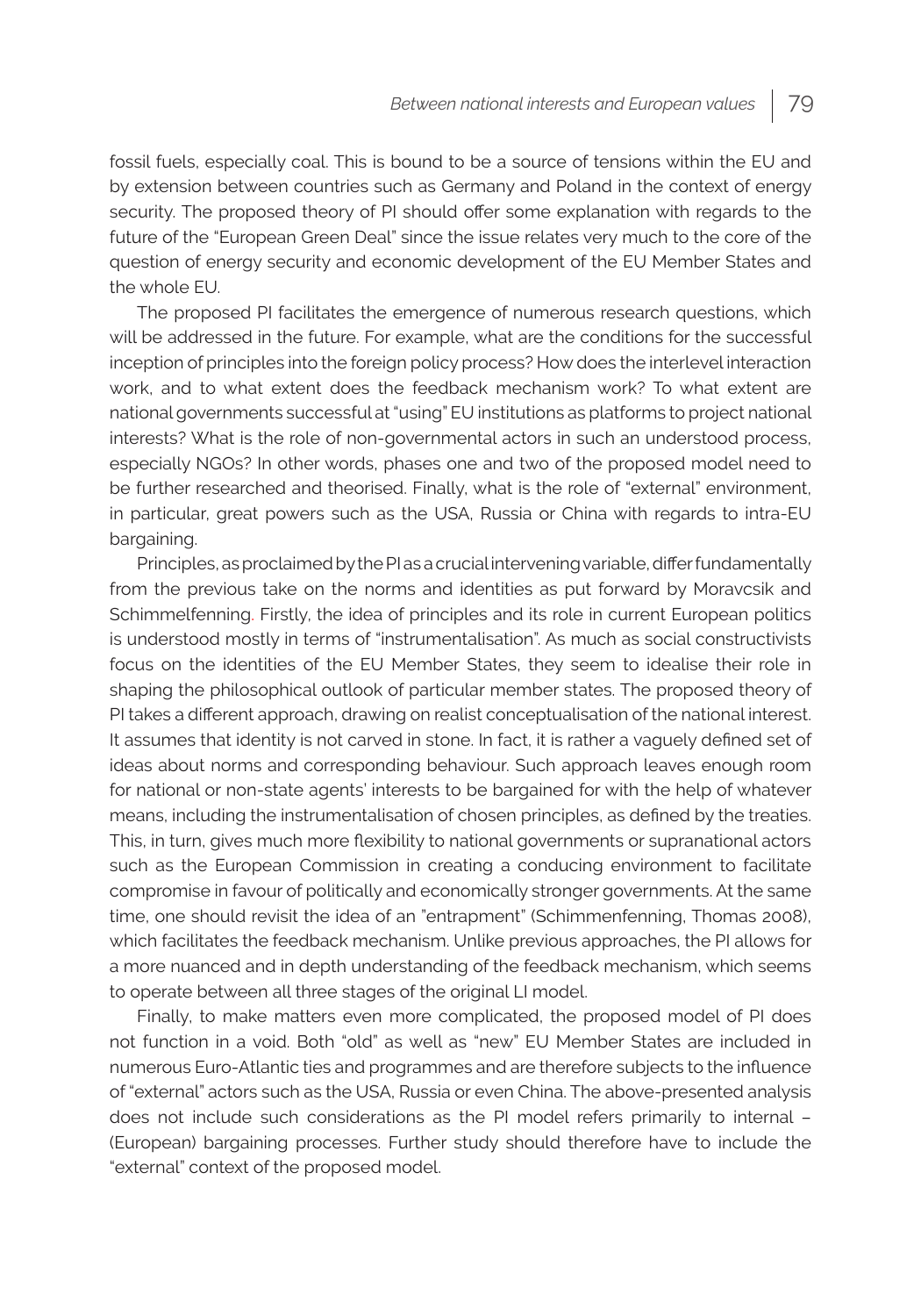**Krzysztof Feliks Sliwinski** – Ph.D., Associate Professor at the Government and International Studies Department of Hong Kong Baptist University. Research interests: security and strategy studies, nontraditional challenges and threats to national and international security (digital and environmental security), security in the Southeast Asia region, Polish foreign and security policy, British foreign and security policy, and European Studies.

**Krzysztof Feliks Śliwiński** – adiunkt w Instytucie Studiów Międzynarodowych (Government and International Studies) na Uniwersytecie Baptystów w Hong Kongu (Hong Kong Baptist University). Główne zainteresowania badawcze: studia nad bezpieczeństwem i strategią, nietradycyjne wyzwania i zagrożenia bezpieczeństwa narodowego i międzynarodowego (bezpieczeństwo cyfrowe oraz środowiskowe), bezpieczeństwo w regionie Azji Południowo-Wschodniej, polska polityka zagraniczna i bezpieczeństwa, brytyjska polityka zagraniczna i bezpieczeństwa oraz Studia Europejskie.

### $\bullet$  References:

- ALDE Group ALDE Group (2018), *The State of Democracy, the Rule of Law and Fundamental Rights in the EU. Safeguarding a Community of Values*, https://alde.livecasts.eu/the-state-of-democracythe-rule-of-law-and-fundamental-rights-in-the-eu (09.01.2018)
- ARMAND Clotilde (2019), *What rich countries get wrong about the EU budget*, "Politico", https:// www.politico.eu/article/what-rich-countries-get-wrong-about-the-eu-budget-east-westeuroskeptic-cohesion-policy/ (06.12.2019)
- BAYER Lili (2019), *European Parliament backs plan to link EU funds to rule of law, "Politico", https://* www.politico.eu/article/budget-hungary-poland-rule-of-law-european-parliament-backs-planto-link-eu-funds/ (17.01.2019).
- BECK Gunnar (2011), *The Lisbon Judgment of the German Constitutional Court, the Primacy of EU Law and the Problem of Kompetenz-Kompetenz: A Conflict between Right and Right in Which There is No Praetor*, "European Law Journal", vol. 17, no. 4. DOI: 10.1111/j.1468-0386.2011.00559.x
- BERSCHENS Ruth, AFHÜPPE Sven (2017), *Oettinger: Germany may have to pay more to EU*, "Handelsblatt Today", https://www.handelsblatt.com/today/politics/handelsblatt-interview-oettingergermany-may-have-to-pay-more-to-eu/23567142.html (28.02.2017).
- BONELLI Matteo, CLAES Monica (2018), *Judicial serendipity: how Portuguese judges came to the rescue of the Polish judiciary: ECJ 27 February 2018, Case C-64/16, Associação Sindical dos Juízes Portugueses*, "European Constitutional Law Review", vol. 14, no. 3.
- COMMUNICATION (2008) FROM THE COMMISSION TO THE EUROPEAN PARLIAMENT, THE COUN-CIL, THE EUROPEAN ECONOMIC AND SOCIAL COMMITTEE AND THE COMMITTEE OF THE RE-GIONS, A Common Immigration Policy for Europe: Principles, actions and tools, COM(2008)359 final, Brussels, 17.06.2008.
- COMMUNICATION (2015) FROM THE COMMISSION TO THE EUROPEAN PARLIAMENT, THE COUNCIL, THE EUROPEAN ECONOMIC AND SOCIAL COMMITTEE AND THE COMMITTEE OF THE REGIONS, A European Agenda on Migration, COM(2015) 240 final, Brussels, 13.05.2015.
- COMUNICACIÓN PODER JUDICIAL (2020), *El presidente del Tribunal Supremo comunica al del Parlamento Europeo la decisión de la Sala Segunda sobre Oriol Junqueras* (2020), «Poder Judicial Espaňa», https://www.poderjudicial.es/cgpj/en/Judiciary/Supreme-Court/Judicial-News/El-presi-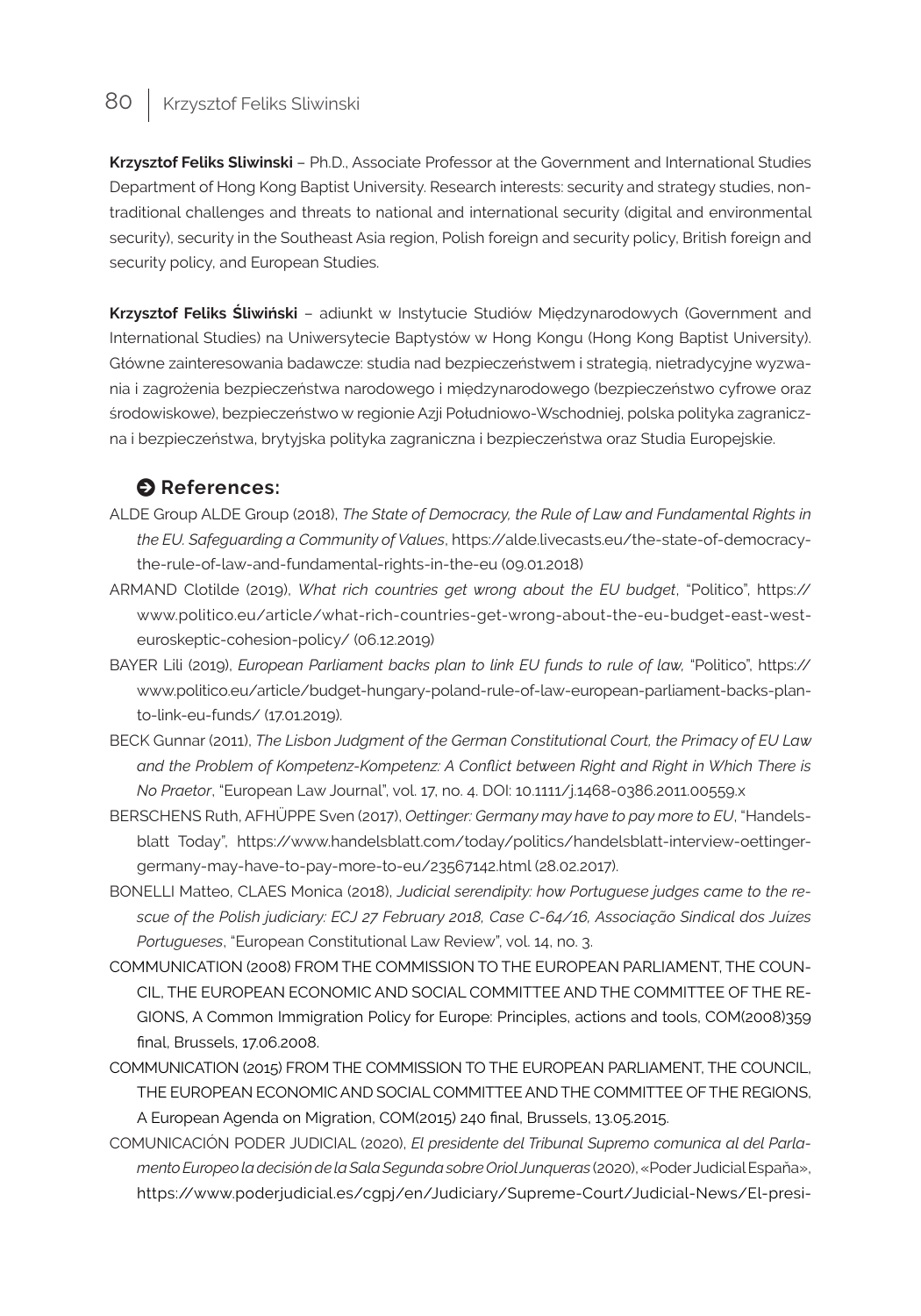dente-del-Tribunal-Supremo-comunica-al-del-Parlamento-Europeo-la-decision-de-la-Sala-Segunda-sobre-Oriol-Junqueras (09.01.2020).

- EURACTIV NETWORK (2019), E*astern Europe mobilises against 'Macron's mobility package',* https:// www.euractiv.com/section/politics/news/eastern-europe-mobilises-against-macronsmobility-package/ (27.03.2019)
- EUROPEAN COMMISSION (2018), Proposal for a regulation of the European Parliament and of the Council on the protection of the Union's budget in case of generalised deficiencies as regards the rule of law in the Member States, COM(2018)324 final — 2018/0136 (COD), Brussels, 02.05.2018.
- GASPAROTTI Alessandro, KULLAS Matthias (2019), *20 Jahre Euro: Verlierer und Gewinner,* Centrum für Europäische Politik, Freiburg, Februar 2019, https://www.cep.eu/eu-themen/details/cep/20- -jahre-euro-verlierer-und-gewinner.html (31.03.2019)
- GEORGIEV Dencho (2019), *The Rule of Law and the EU Budget for 2021–2027: More Solidarity or Renouncing the Values of the EU?*, "Środkowoeuropejskie Studia Polityczne", no. 2.
- HOFFMANN Stanley (1966), *Obstinate or Obsolete? The Fate of the Nation-State and the Case of Western Europe*, "Daedalus", vol. 95, no. 3.
- JUDGEMENT OF THE GENERAL COURT (2019) of 10 September 2019, *Republic of Poland v European Commission*, Internal market in natural gas — Directive 2009/73/EC — Commission Decision approving the variation of the conditions for the exemption from EU requirements of the rules governing the operation of the OPAL pipeline in regard to third party access and tariff regulation — Article 36(1) of Directive 2009/73 — Principle of energy solidarity, Case T-883/16, https://eur- -lex.europa.eu/legal-content/EN/TXT/PDF/?uri=CELEX:62016TJ0883&from=EN (08.02.2021).
- JUDGEMENT OF THE COURT (2020a) of 8 December 2020, *Hungary v European Parliament, Council of the European Union* (Case C-620/18), Action for annulment — Directive (EU) 2018/957 — Freedom to provide services — Posting of workers — Terms and conditions of employment — Remuneration — Duration of posting — Determination of the legal basis — Articles 53 and 62 TFEU — Amendment of an existing directive — Article 9 TFEU — Misuse of powers — Principle of non- -discrimination — Necessity — Principle of proportionality — Extent of the principle of freedom to provide services — Road transport — Article 58 TFEU — Regulation (EC) No 593/2008 — Scope — Principles of legal certainty and legislative clarity (2021/C 44/03), https://eur-lex.europa. eu/legal-content/EN/TXT/PDF/?uri=OJ:C:2021:044:FULL&from=EN (08.02.2021)
- JUDGEMENT OF THE COURT (2020b) of 8 December 2020, *Republic of Poland v European Parliament, Council of the European Union* (Case C-626/18), Action for annulment — Directive (EU) 2018/957 — Freedom to provide services — Posting of workers — Terms and conditions of employment — Remuneration — Duration of posting — Determination of the legal basis — Articles 53 and 62 TFEU — Amendment of an existing directive — Article 9 TFEU — Principle of non-discrimination — Necessity — Principle of proportionality — Regulation (EC) No 593/2008 — Scope — Road transport — Article 58 TFEU (2021/C 44/04), https://eur-lex.europa.eu/legal- -content/EN/TXT/PDF/?uri=OJ:C:2021:044:FULL&from=EN (08.02.2021)
- KEOHANE Robert O. (1984), *After Hegemony: Cooperation and Discord in the World Political Economy*, Princeton University Press.
- KLEINE Mareike, POLLACK Mark (2018), *Liberal Intergovernmentalism and Its Critics*, "Journal of Common Market Studies", vol. 56. no. 7.